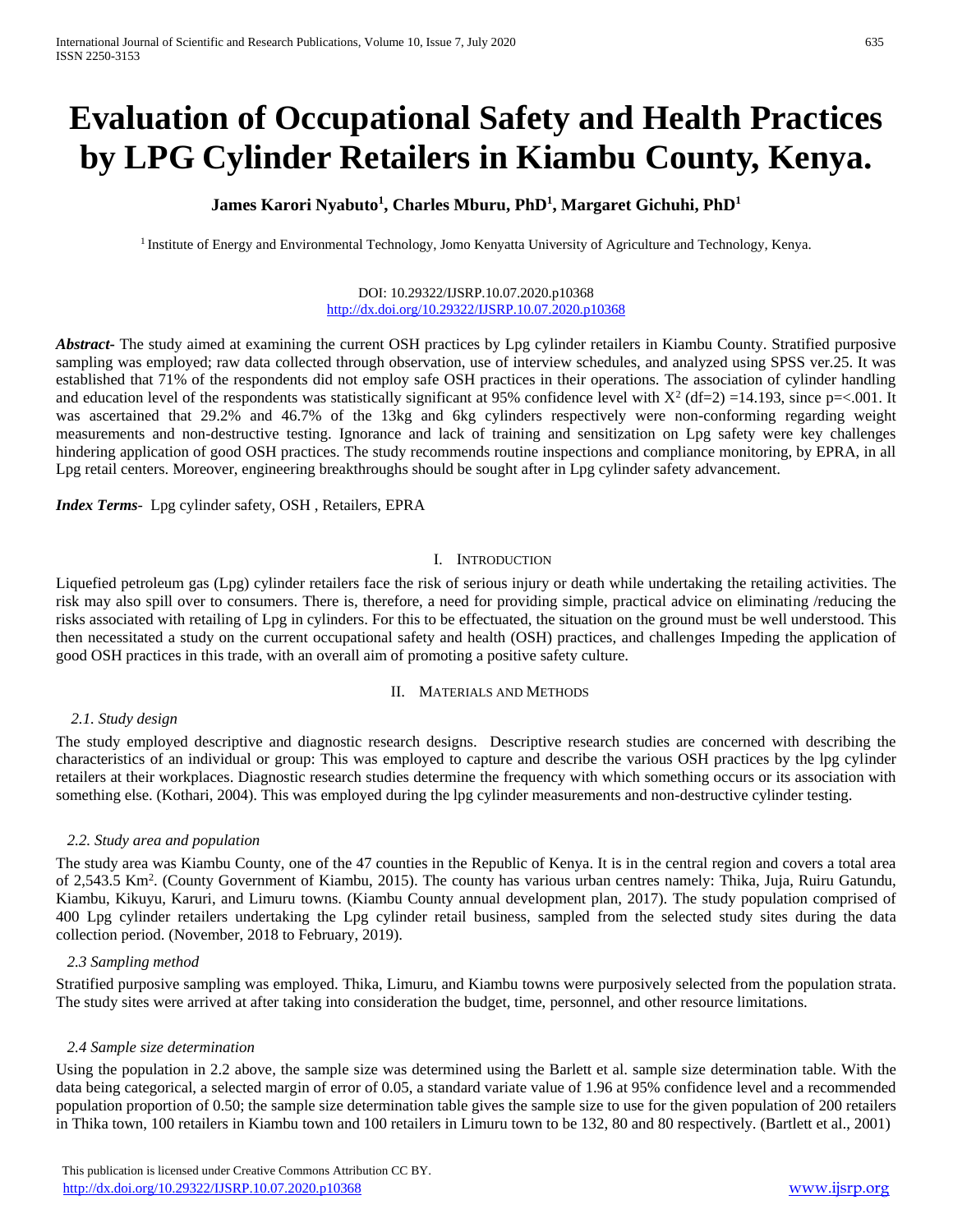International Journal of Scientific and Research Publications, Volume 10, Issue 7, July 2020 636 ISSN 2250-3153

#### *2.5. Research instruments*

The measurement tools designed to obtain data from the research subjects were observation and interview schedules. Measurements and non-destructive tests were also undertaken where applicable.

### *2.6. Pilot testing*

A pre-test was carried out in Kenyatta Road, to measure the validity and reliability of the research instruments. The pre-test targeted a sample size of 5 respondents in which all of them responded to the research instruments.

# *2.7. Data processing and analysis*

Raw data from the field was coded, classified, checked for errors, and summarised. Thereupon, the data was analyzed using SPSS version 25, and Microsoft excel version 2019. Results of data analysis were organized and presented in the form of tables, pie charts, and bar graphs.

#### *2.8 Ethical consideration*

Respondents in the study had detailed information about the aim and objectives of the study. Permission to carry out the study was first sought from the university, then respondents in the select study sites. Confidentiality of the respondents was protected in that no names or personal information was required in the applicable research instrument, and no coercion or undue influence was exercised.

#### III. RESULTS AND DISCUSSION

.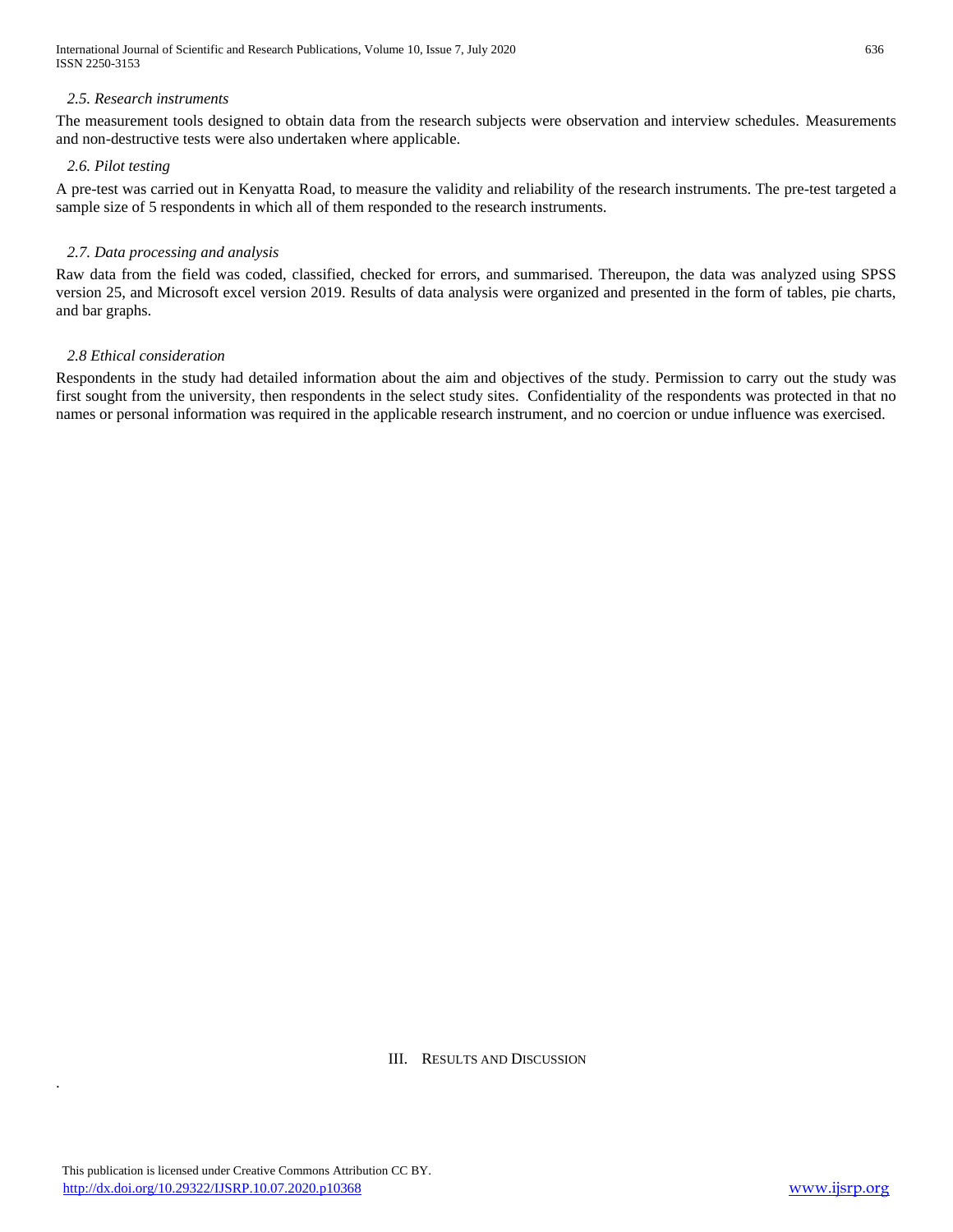International Journal of Scientific and Research Publications, Volume 10, Issue 7, July 2020 637 ISSN 2250-3153

*3.1 Current Occupational safety and health practices*

The observations were made under natural conditions and findings presented below. Details of the cylinder brand owners and respondents were withheld for the protection of the dignity of the subjects, respect for anonymity, and confidentiality.



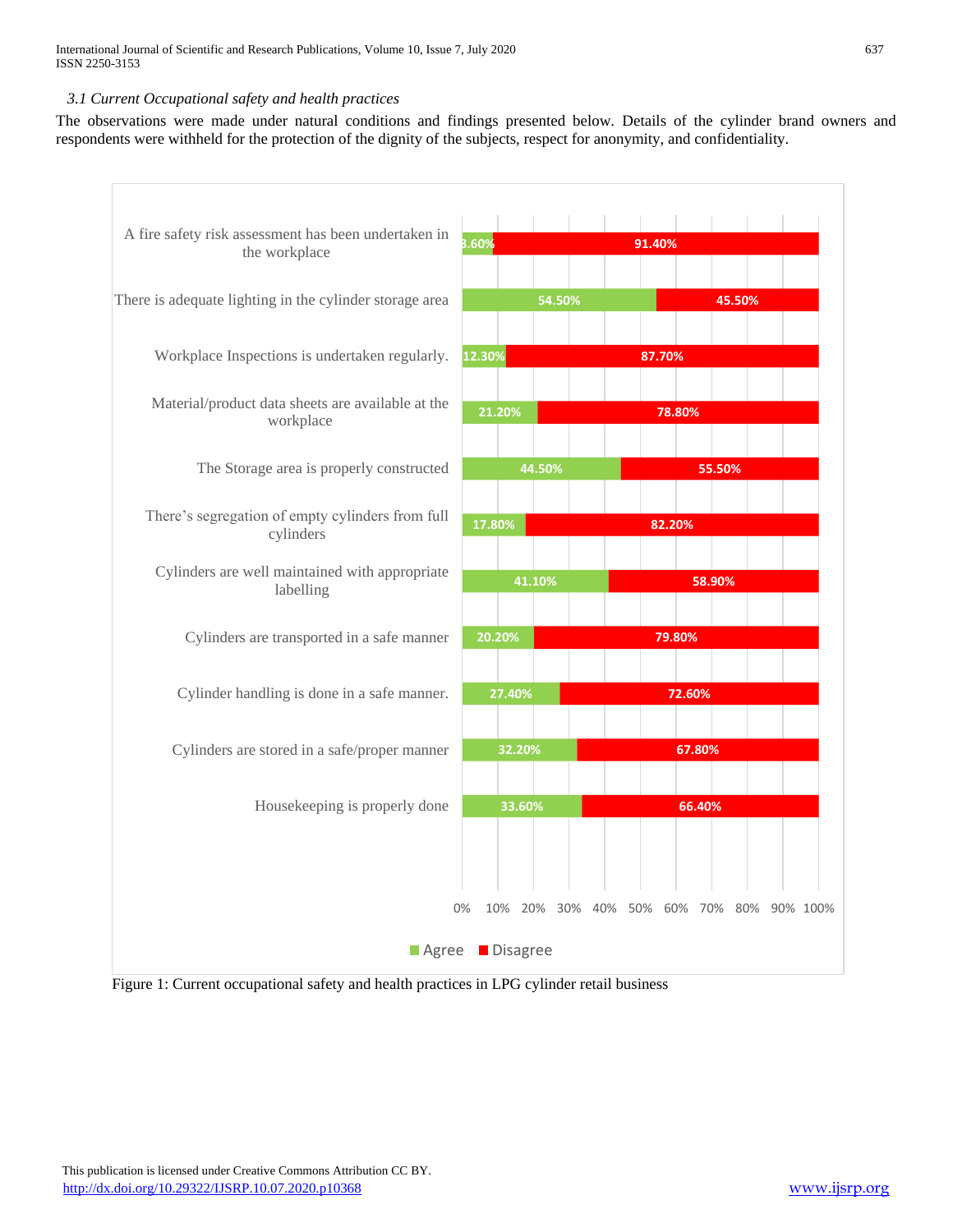| <b>Variable</b>        | Category      | Housekeeping properly done. |     |                              |  |  |
|------------------------|---------------|-----------------------------|-----|------------------------------|--|--|
|                        |               | N <sub>0</sub>              | Yes | <b>Chi-Square</b>            |  |  |
| Gender                 | Male          | 69%                         | 31% | $X^2=3.816$ , df=1, p=.051   |  |  |
|                        | Female        | 55%                         | 45% |                              |  |  |
|                        |               |                             |     |                              |  |  |
| Age                    | $18-30$ years | 68%                         | 32% |                              |  |  |
|                        | 31-40 years   | 71%                         | 29% | $X^2=7.268$ , df=2, p=.026   |  |  |
|                        | $>40$ years   | 49%                         | 51% |                              |  |  |
|                        |               |                             |     |                              |  |  |
| <b>Education</b> level | primary       | 66%                         | 34% |                              |  |  |
|                        | Secondary     | 63%                         | 37% | $X^2=3.479$ , df=2, p=.176   |  |  |
|                        | Tertiary      | 75%                         | 25% |                              |  |  |
|                        |               |                             |     |                              |  |  |
| Lpg retailing          |               |                             |     |                              |  |  |
| experience             | $<$ 5 years   | 74%                         | 26% |                              |  |  |
|                        | 6-10 years    | 59%                         | 41% | $X^2=17.303$ , df=2, p=<.001 |  |  |
|                        | $> 10$ years  | 66%                         | 34% |                              |  |  |

# **Table 1: Association between respondents' demographics and housekeeping.**

**Table 2: Association between respondents' demographics and cylinder storage.** 

| <b>Variable</b>          | Category      | Cylinder storage in a safe manner |     |                                |  |  |
|--------------------------|---------------|-----------------------------------|-----|--------------------------------|--|--|
|                          |               | N <sub>0</sub>                    | Yes | <b>Chi-Square</b>              |  |  |
| Gender                   | Male          | 67%                               | 33% | $X^2=0.107$ , df=1, p=.744     |  |  |
|                          | Female        | 70%                               | 30% |                                |  |  |
|                          |               |                                   |     |                                |  |  |
| Age                      | $18-30$ years | 64%                               | 36% |                                |  |  |
|                          | $31-40$ years | 78%                               | 22% | $X^2=16.755$ , df=2, p=<.001   |  |  |
|                          | $> 40$ years  | 47%                               | 53% |                                |  |  |
|                          |               |                                   |     |                                |  |  |
| <b>Education</b> level   | primary       | 66%                               | 34% |                                |  |  |
|                          | Secondary     | 66%                               | 34% | $X^2=1.543$ , df=2, p=.462     |  |  |
|                          | Tertiary      | 74%                               | 26% |                                |  |  |
|                          |               |                                   |     |                                |  |  |
|                          |               |                                   |     |                                |  |  |
| Lpg retailing experience | $<$ 5 years   | 79%                               | 21% |                                |  |  |
|                          | 6-10 years    | 51%                               | 49% | $X^2 = 27.110$ , df=2, p=<.001 |  |  |
|                          | $> 10$ years  | 48%                               | 52% |                                |  |  |

 This publication is licensed under Creative Commons Attribution CC BY. <http://dx.doi.org/10.29322/IJSRP.10.07.2020.p10368> [www.ijsrp.org](http://ijsrp.org/)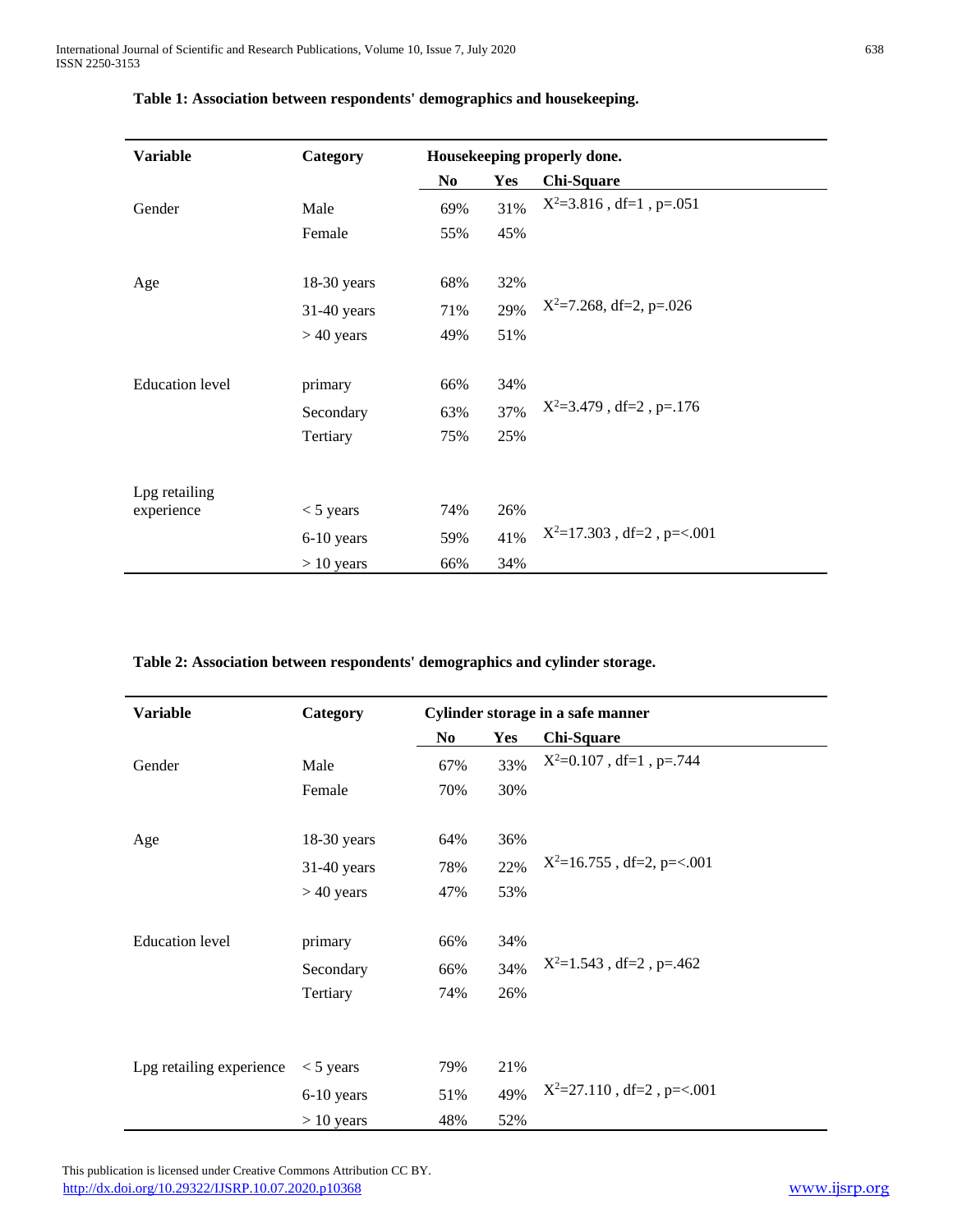| <b>Variable</b>          | Category      | <b>Cylinder handling in a safe manner</b> |     |                              |  |  |
|--------------------------|---------------|-------------------------------------------|-----|------------------------------|--|--|
|                          |               | N <sub>0</sub>                            | Yes | <b>Chi-Square</b>            |  |  |
| Gender                   | Male          | 69%                                       | 31% | $X^2 = 7.731$ , df=1, p=.005 |  |  |
|                          | Female        | 88%                                       | 12% |                              |  |  |
|                          |               |                                           |     |                              |  |  |
| Age                      | 18-30 years   | 59%                                       | 41% |                              |  |  |
|                          | $31-40$ years | 81%                                       | 19% | $X^2=17.471$ , df=2, p=<.001 |  |  |
|                          | $>40$ years   | 84%                                       | 16% |                              |  |  |
|                          |               |                                           |     |                              |  |  |
| <b>Education</b> level   | primary       | 58%                                       | 42% |                              |  |  |
|                          | Secondary     | 74%                                       | 26% | $X^2=14.193$ , df=2, p=.001  |  |  |
|                          | Tertiary      | 86%                                       | 14% |                              |  |  |
|                          |               |                                           |     |                              |  |  |
|                          |               |                                           |     |                              |  |  |
| Lpg retailing experience | $<$ 5 years   | 81%                                       | 19% |                              |  |  |
|                          | 6-10 years    | 56%                                       | 44% | $X^2=19.459$ , df=2, p=<.001 |  |  |
|                          | $> 10$ years  | 76%                                       | 24% |                              |  |  |

## **Table 3: Association between respondents' demographics and cylinder handling.**

**Table 4: Association between respondents' demographics and cylinder transportation.** 

| <b>Variable</b>          | Cylinders transported in a safe manner |                       |     |                                |  |  |  |
|--------------------------|----------------------------------------|-----------------------|-----|--------------------------------|--|--|--|
|                          |                                        | Yes<br>N <sub>0</sub> |     | <b>Chi-Square</b>              |  |  |  |
| Gender                   | Male                                   | 77%                   | 23% | $X^2 = 5.465$ , df=1, p=.019   |  |  |  |
|                          | Female                                 | 91%                   | 9%  |                                |  |  |  |
|                          |                                        |                       |     |                                |  |  |  |
| Age                      | 18-30 years                            | 79%                   | 21% |                                |  |  |  |
|                          | 31-40 years                            | 80%                   | 20% | $X^2=0.100$ , df=2, p=.951     |  |  |  |
|                          | $> 40$ years                           | 81%                   | 19% |                                |  |  |  |
|                          |                                        |                       |     |                                |  |  |  |
| <b>Education</b> level   | primary                                | 80%                   | 20% |                                |  |  |  |
|                          | Secondary                              | 73%                   | 27% | $X^2=13.110$ , df=2, p=.001    |  |  |  |
|                          | Tertiary                               | 94%                   | 6%  |                                |  |  |  |
|                          |                                        |                       |     |                                |  |  |  |
|                          |                                        |                       |     |                                |  |  |  |
| Lpg retailing experience | $<$ 5 years                            | 89%                   | 11% |                                |  |  |  |
|                          | 6-10 years                             | 66%                   | 34% | $X^2 = 23.685$ , df=2, p=<.001 |  |  |  |
|                          | $> 10$ years                           | 67%                   | 33% |                                |  |  |  |

 This publication is licensed under Creative Commons Attribution CC BY. <http://dx.doi.org/10.29322/IJSRP.10.07.2020.p10368> [www.ijsrp.org](http://ijsrp.org/)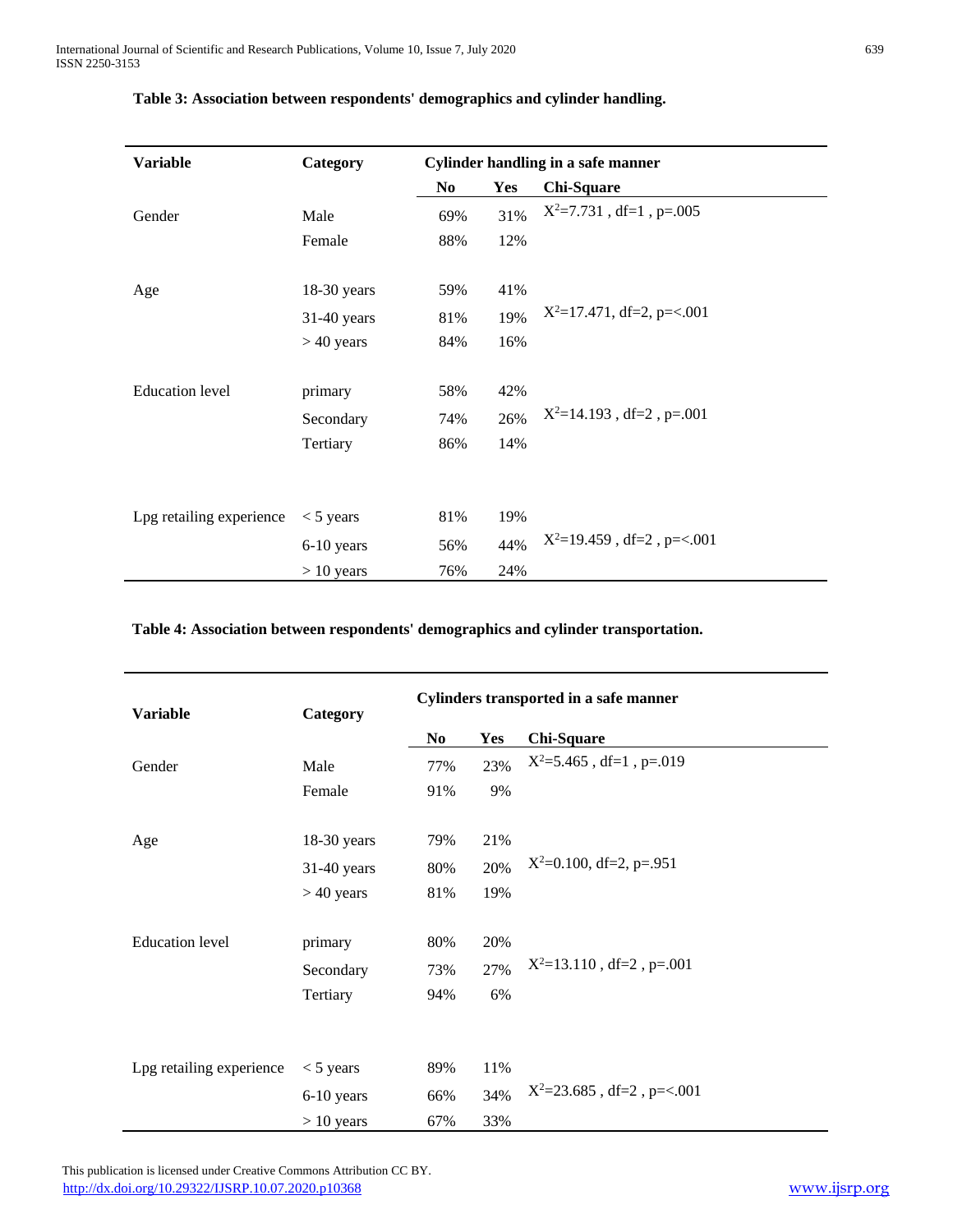

Figure 2: Cylinder branding

Unbranded Lpg cylinders may be a likely indication of illegal gas filling as no registered brand owner will circulate their gas in the market in an unbranded cylinder.



*3.3 EPRA Licensing*

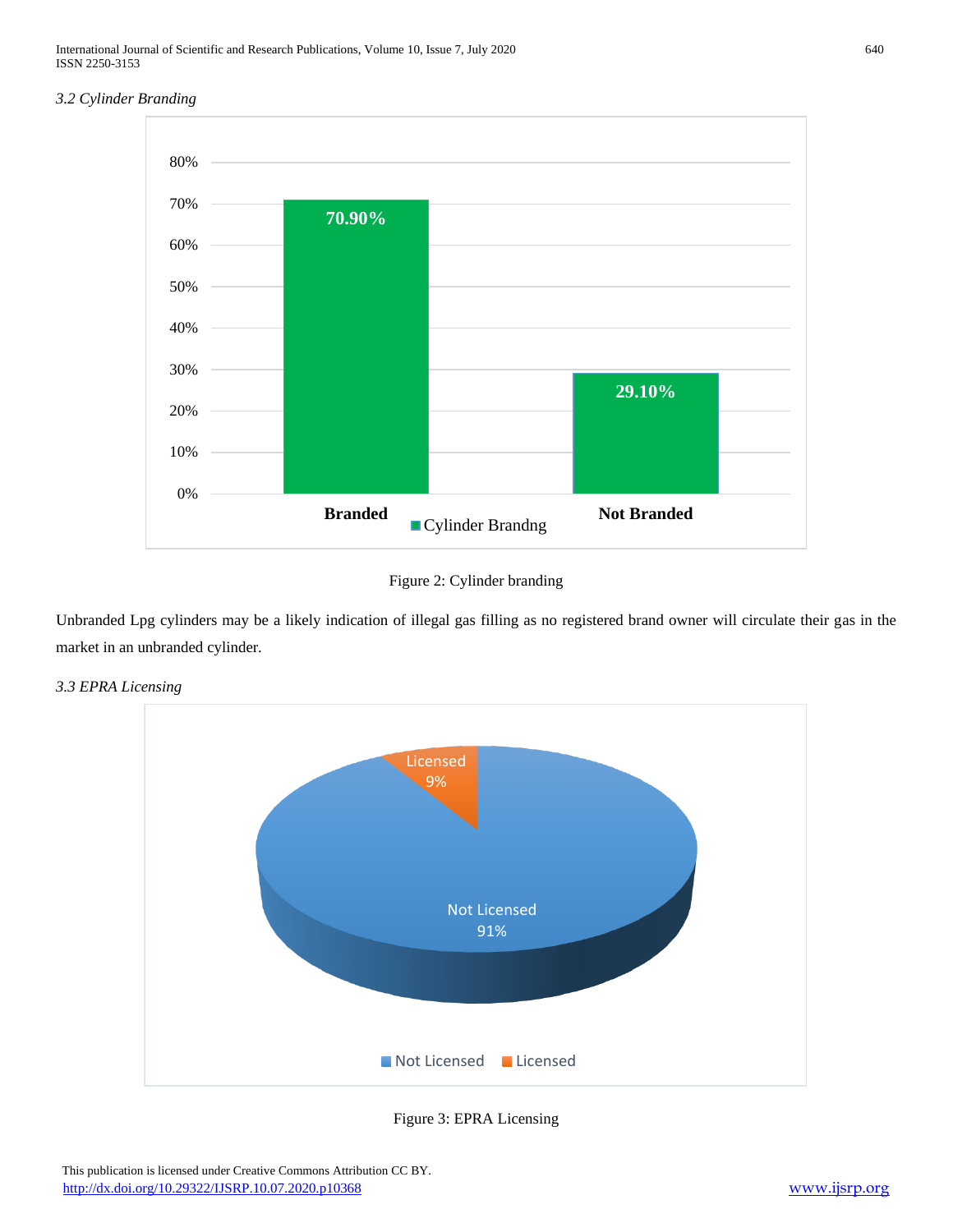# *3.4 Lpg cylinder filling and Non-destructive testing*

**Table 5: 6Kg cylinder weight measurements and leak test.**

|                  |                 |                  | $\mathbf{Kg}$                 |            | <b>Leak test</b> |                |                 |               |
|------------------|-----------------|------------------|-------------------------------|------------|------------------|----------------|-----------------|---------------|
| Cylinder Code    | Site            | Tare Weight (Kg) | Measured Gross<br>Weight (Kg) | Lpg Weight | Leak             | No leak        | <b>Conforms</b> | <b>Reason</b> |
| 6C1              | T1              | 8.6              | 14.9                          | 6.3        | No               | Yes            | N <sub>o</sub>  | <b>OF</b>     |
| 6C2              | T <sub>2</sub>  | 7.8              | 14.0                          | 6.2        | No               | Yes            | Yes             | N/A           |
| 6C <sub>3</sub>  | T <sub>3</sub>  | 8.0              | 14.1                          | 6.1        | No               | Yes            | Yes             | N/A           |
| 6C4              | T <sub>4</sub>  | 8.5              | 14.8                          | 6.3        | No               | Yes            | N <sub>0</sub>  | <b>OF</b>     |
| 6C5              | T <sub>5</sub>  | 8.0              | 14.3                          | 6.3        | No               | Yes            | N <sub>0</sub>  | <b>OF</b>     |
| 6C <sub>6</sub>  | T <sub>6</sub>  | 8.4              | 14.6                          | 6.2        | No               | Yes            | Yes             | <b>OF</b>     |
| 6C7              | T7              | 8.3              | 14.7                          | 6.4        | No               | Yes            | N <sub>o</sub>  | <b>OF</b>     |
| 6C8              | T <sub>8</sub>  | 8.0              | 14.1                          | 6.1        | Yes              | No             | $\rm No$        | L             |
| 6C9              | T <sub>9</sub>  | 8.3              | 14.1                          | 5.8        | No               | Yes            | Yes             | N/A           |
| 6C10             | T10             | 8.2              | 14.0                          | 5.8        | No               | Yes            | Yes             | N/A           |
| 6C11             | T11             | 8.1              | 13.8                          | 5.7        | No               | Yes            | N <sub>0</sub>  | UF            |
| 6C12             | T12             | 8.5              | 14.6                          | 6.1        | No               | Yes            | Yes             | N/A           |
| 6C13             | T13             | 8.6              | 14.6                          | 6.0        | No               | Yes            | Yes             | N/A           |
| 6C14             | T14             | 9.2              | 15.4                          | 6.2        | No               | Yes            | Yes             | N/A           |
| 6C15             | T <sub>15</sub> | 8.5              | 14.4                          | 5.9        | No               | Yes            | Yes             | N/A           |
| 6C16             | J1              | 8.5              | 14.1                          | 5.6        | No               | Yes            | N <sub>o</sub>  | UF            |
| 6C17             | J2              | 8.7              | 13.9                          | 5.2        | Yes              | N <sub>0</sub> | N <sub>0</sub>  | L/UF          |
| 6C18             | J3              | 8.5              | 13.9                          | 5.4        | Yes              | N <sub>o</sub> | N <sub>o</sub>  | L/UF          |
| 6C19             | J <sub>4</sub>  | 8.2              | 13.8                          | 5.6        | No               | Yes            | No              | UF            |
| 6C20             | J5              | 8.9              | 14.8                          | 5.9        | No               | Yes            | Yes             | N/A           |
| 6C21             | J <sub>6</sub>  | 8.0              | 14.2                          | 6.2        | No               | Yes            | Yes             | N/A           |
| 6C22             | J7              | 8.2              | 14.5                          | 6.3        | No               | Yes            | No              | <b>OF</b>     |
| 6C23             | ${\rm J}8$      | 8.7              | 14.8                          | 6.1        | Yes              | No             | No              | $\mathbf{L}$  |
| 6C24             | J9              | 8.3              | 14.3                          | 6.0        | N <sub>0</sub>   | Yes            | Yes             | N/A           |
| 6C25             | J10             | 8.0              | 14.4                          | 6.4        | No               | Yes            | No              | OF            |
| 6C <sub>26</sub> | J11             | 8.5              | 14.7                          | 6.2        | No               | Yes            | Yes             | $\rm N/A$     |
| 6C27             | J12             | 8.7              | 13.8                          | 5.1        | Yes              | No             | No              | $\mathbf{L}$  |
| 6C <sub>28</sub> | J13             | 9.2              | 15.0                          | 5.8        | N <sub>0</sub>   | Yes            | Yes             | N/A           |
| 6C29             | J14             | 8.4              | 14.6                          | 6.2        | No               | Yes            | Yes             | N/A           |
| 6C30             | J15             | 8.3              | 14.2                          | 5.9        | N <sub>0</sub>   | Yes            | Yes             | $\rm N/A$     |
|                  | <b>Mean</b>     | 8.4              | 14.4                          | 6.0        |                  |                |                 |               |
|                  | SD              | 0.33415          | 0.3995                        | 0.33235    |                  |                |                 |               |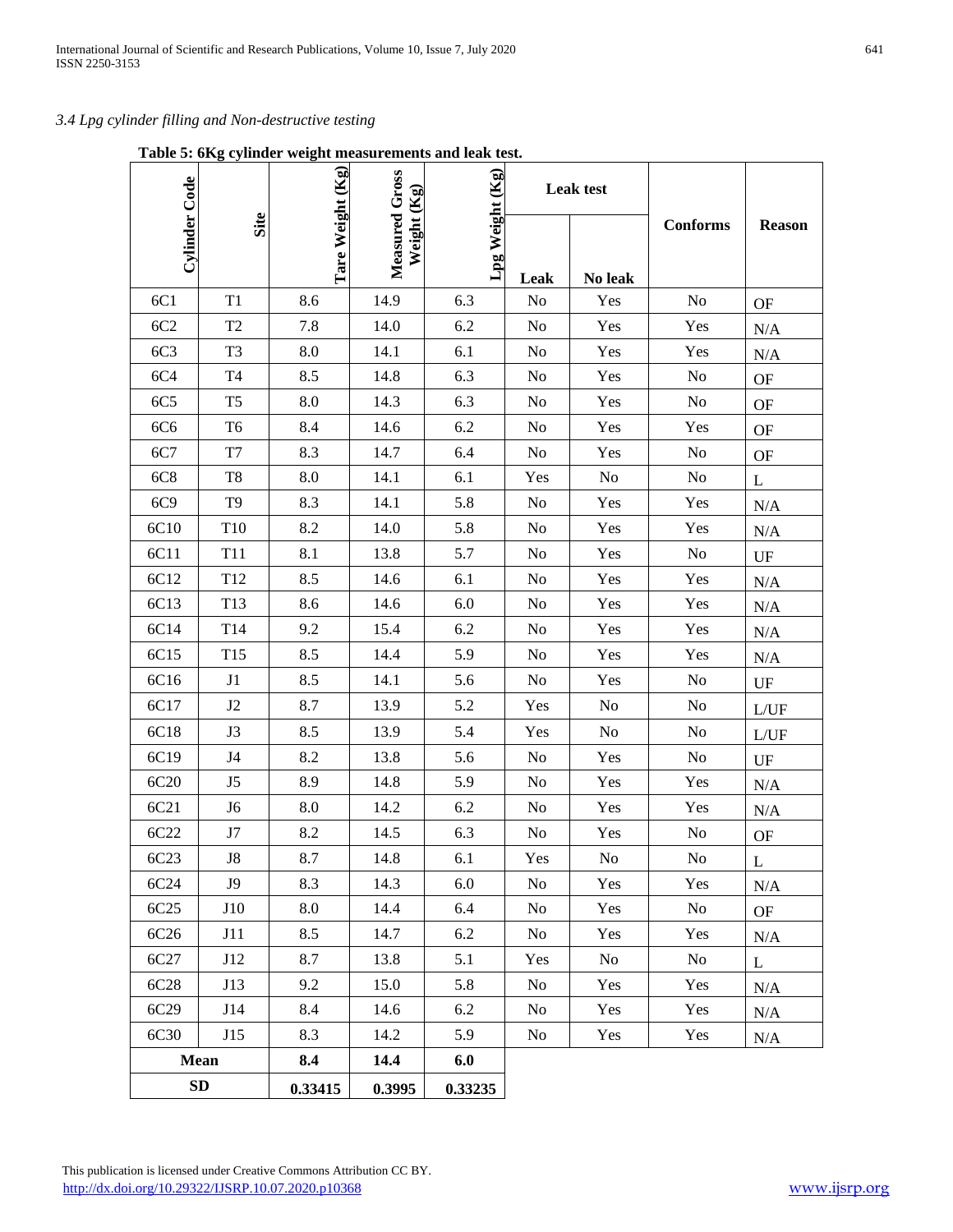|  |  |  |  | Table 6: 13Kg cylinder weight measurements and leak test. |  |  |  |
|--|--|--|--|-----------------------------------------------------------|--|--|--|
|--|--|--|--|-----------------------------------------------------------|--|--|--|

|               |                 |                  |                               |                     |                | <b>Leak test</b> |                 |               |
|---------------|-----------------|------------------|-------------------------------|---------------------|----------------|------------------|-----------------|---------------|
| Cylinder Code | Site            | Tare Weight (Kg) | Measured Gross<br>Weight (Kg) | $Lpg$ Weight $(Kg)$ | Leak           | No leak          | <b>Conforms</b> | <b>Reason</b> |
| 13C1          | T1              | 18.0             | 30.8                          | 12.8                | N <sub>o</sub> | Yes              | Yes             | N/A           |
| 13C2          | T <sub>2</sub>  | 12.8             | 25.5                          | 12.7                | N <sub>0</sub> | Yes              | No              | UF            |
| 13C3          | T <sub>3</sub>  | 11.9             | 24.8                          | 12.9                | No             | Yes              | Yes             | N/A           |
| 13C4          | T <sub>4</sub>  | 12.7             | 25.7                          | 13.0                | N <sub>o</sub> | Yes              | Yes             | N/A           |
| 13C5          | T <sub>5</sub>  | 13.5             | 26.7                          | 13.2                | N <sub>0</sub> | Yes              | Yes             | N/A           |
| 13C6          | T <sub>6</sub>  | 13.0             | 26.2                          | 13.2                | No             | Yes              | Yes             | N/A           |
| 13C7          | T7              | 11.9             | 25.1                          | 13.2                | N <sub>o</sub> | Yes              | Yes             | N/A           |
| 13C8          | T <sub>8</sub>  | 12.0             | 25.4                          | 13.4                | Yes            | No               | No              | L             |
| 13C9          | T <sub>9</sub>  | 12.5             | 25.4                          | 12.9                | No             | Yes              | Yes             | N/A           |
| 13C10         | T10             | 12.9             | 26.0                          | 13.1                | N <sub>0</sub> | Yes              | Yes             | N/A           |
| 13C11         | T11             | 11.9             | 24.7                          | 12.8                | No             | Yes              | Yes             | N/A           |
| 13C12         | T <sub>12</sub> | 13.4             | 26.4                          | 13.0                | No             | Yes              | Yes             | N/A           |
| 13C13         | J1              | 13.0             | 26.1                          | 13.1                | No             | Yes              | Yes             | N/A           |
| 13C14         | J2              | 12.7             | 25.4                          | 12.7                | No             | Yes              | No              | UF            |
| 13C15         | J3              | 13.9             | 26.7                          | 12.8                | No             | Yes              | Yes             | N/A           |
| 13C16         | J <sub>4</sub>  | 14.0             | 26.6                          | 12.6                | N <sub>o</sub> | Yes              | No              | UF            |
| 13C17         | J5              | 12.7             | 26.0                          | 13.3                | Yes            | No               | No              | L             |
| 13C18         | J <sub>6</sub>  | 11.3             | 23.8                          | 12.5                | N <sub>o</sub> | Yes              | Yes             | N/A           |
| 13C19         | J7              | 12.0             | 24.6                          | 12.6                | No             | Yes              | N <sub>o</sub>  | UF            |
| 13C20         | J8              | 12.1             | 24.9                          | 12.8                | N <sub>o</sub> | Yes              | Yes             | N/A           |
| 13C21         | J9              | 12.2             | 25.1                          | 12.9                | No             | Yes              | Yes             | N/A           |
| 13C22         | <b>J10</b>      | 14.3             | 27.5                          | 13.2                | No             | Yes              | Yes             | N/A           |
| 13C23         | J11             | 13.5             | 26.7                          | 13.2                | No             | Yes              | Yes             | N/A           |
| 13C24         | J12             | 11.9             | 25.0                          | 13.1                | N <sub>o</sub> | Yes              | Yes             | N/A           |
| Mean          |                 | 12.9             | 25.9                          | 13.0                |                |                  |                 |               |
| <b>SD</b>     |                 | 1.30319          | 1.32539                       | 0.23965             |                |                  |                 |               |

# **LEGEND**

N/A Not Applicable

- UF Underfilled
- L Leakage
- OF Overfilled

*Tolerance: +-0.2Kg.*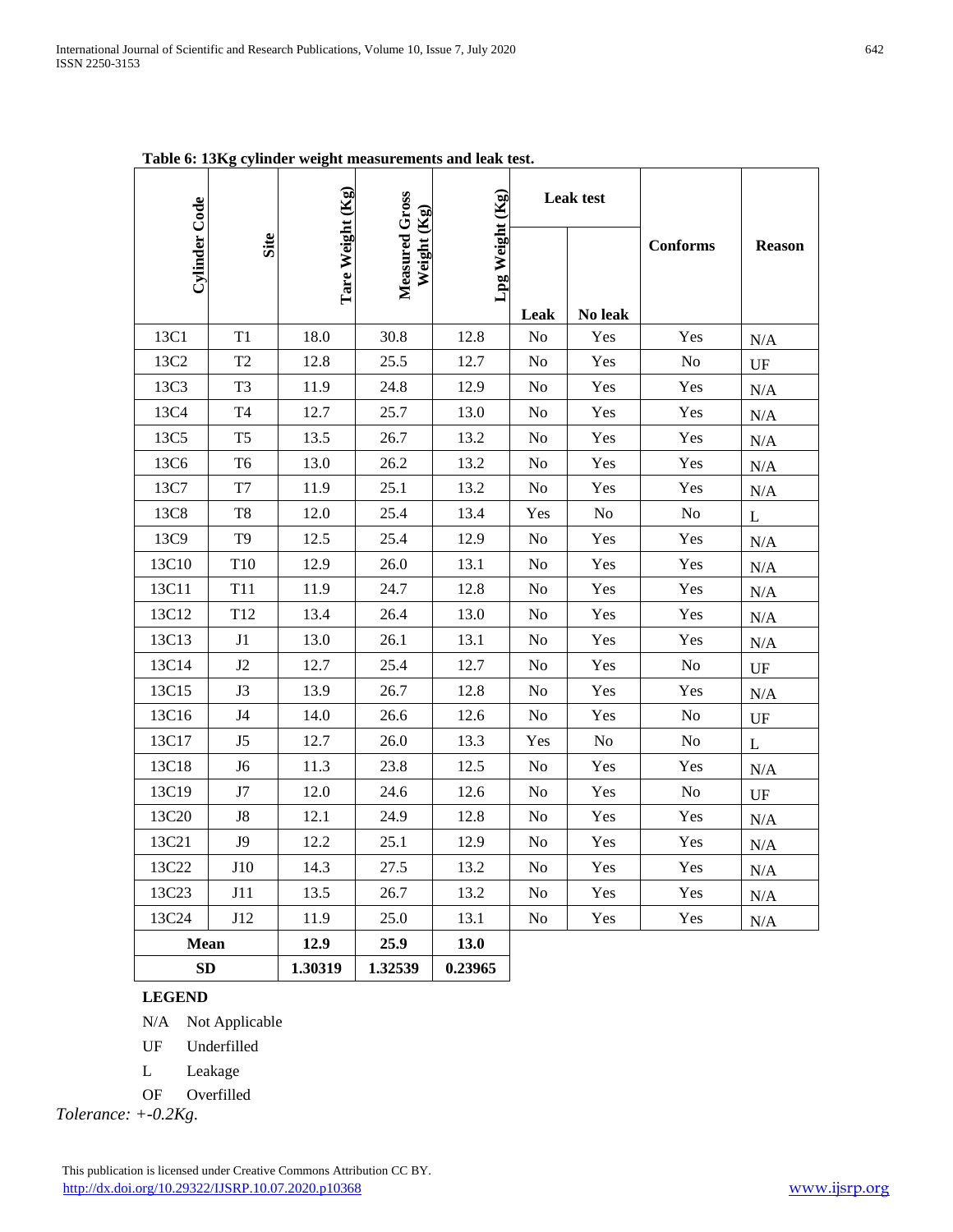

# *3.5 Overall Lpg cylinder conformity Based on Measurements and Non-destructive tests*



*3.6 Challenges to good occupational safety and health practices*



Figure 5: Challenges to good occupational safety and health practices